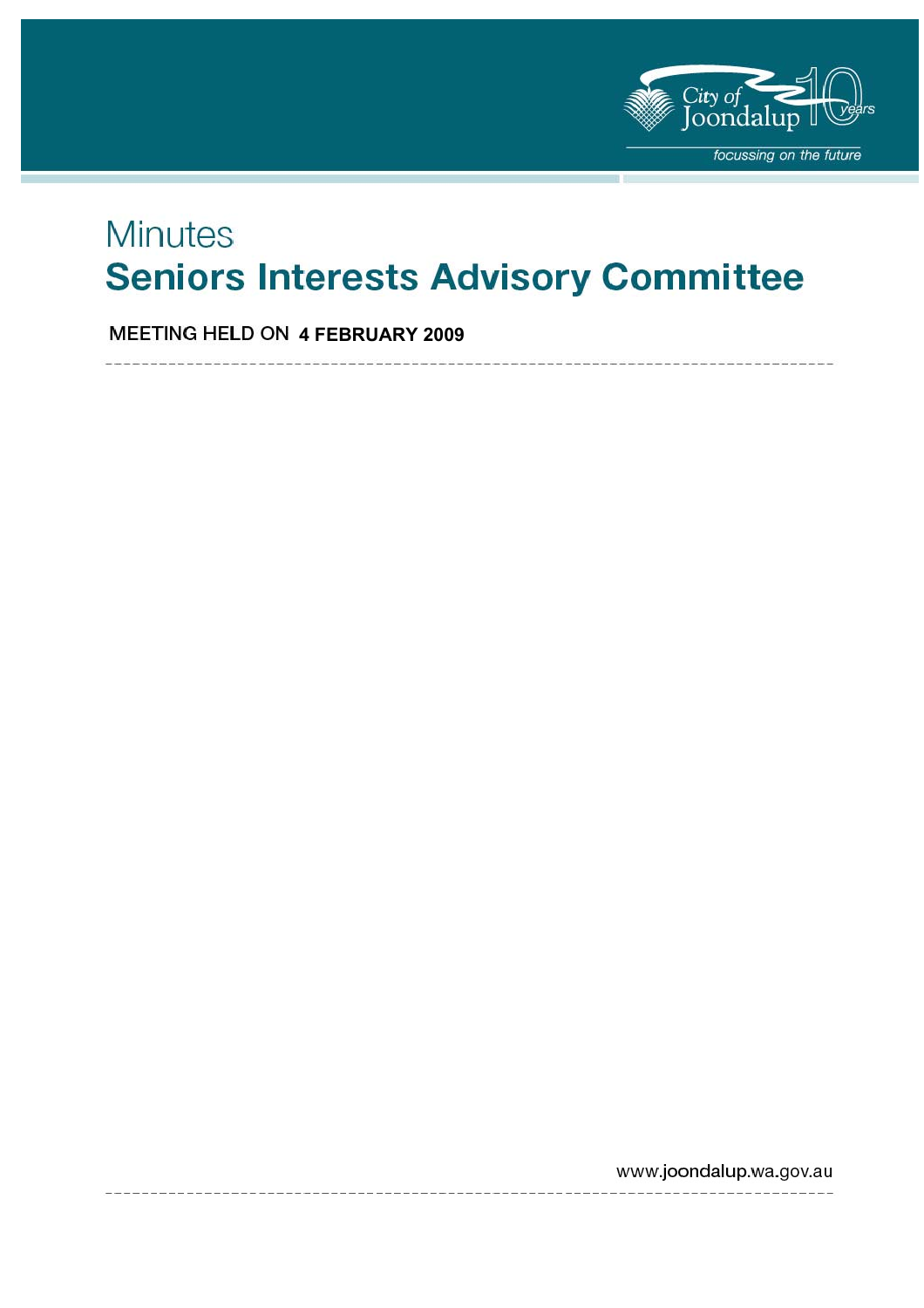# **CITY OF JOONDALUP**

#### **MINUTES OF THE SENIORS INTERESTS ADVISORY COMMITTEE MEETING HELD IN CONFERENCE ROOM 2, JOONDALUP CIVIC CENTRE, BOAS AVENUE, JOONDALUP ON WEDNESDAY, 4 FEBRUARY 2009**

#### **ATTENDANCE**

#### **Committee Members:**

| Mr Patrick Wyburn                                                                                  | WA Retirement Complexes Association - Acting Presiding<br>Person                                                                              |               |
|----------------------------------------------------------------------------------------------------|-----------------------------------------------------------------------------------------------------------------------------------------------|---------------|
| Ms Margaret March                                                                                  | <b>Community Member</b>                                                                                                                       |               |
| Ms Valerie Corey<br>Mr Allyn Bryant<br>Ms Lynda Waterman<br>Mr Alex Cilia La Corte<br>Ms Anne Pike | <b>Community Member</b><br>Association of Independent Retirees<br>Senior Community Liaison Officer<br><b>National Seniors</b><br>Advocare Inc | from 0935 hrs |
| Officers:                                                                                          |                                                                                                                                               |               |
| Ms Debbie Terelinck<br>Ms Pauline Sookloll<br>Mrs Lesley Taylor                                    | Manager, Community Development and Libraries<br><b>Community Development Officer</b><br><b>Administrative Secretary</b>                       |               |
| In Attendance:                                                                                     |                                                                                                                                               |               |
| Ms Rebecca Freemantle<br>Mr Bruce Duffy<br>Ms Kerry Walsh                                          | Project Co-ordinator, Vario Wellness Clinic<br>Concordia Lutheran Church<br>Community Vision                                                  | to 1010 hrs   |

#### **DECLARATION OF OPENING**

The Manager, Community Development and Libraries declared the meeting open at 0930 hrs.

#### **CONDUCT OF MEETING**

In the absence of both the Presiding Person and Deputy Presiding Person, it was agreed by those committee members present that Mr Patrick Wyburn be responsible for the conduct of the meeting.

#### **MOVED Ms Pike, SECONDED Ms Waterman that Mr Patrick Wyburn be elected as Acting Presiding Person for this meeting.**

#### The Motion was Put and **CARRIED** (6/0)

**In favour of the Motion**: Mr A Bryant, Mr A Cilia La Corte, Mrs M March, Ms A Pike, Ms L Waterman and Mr P Wyburn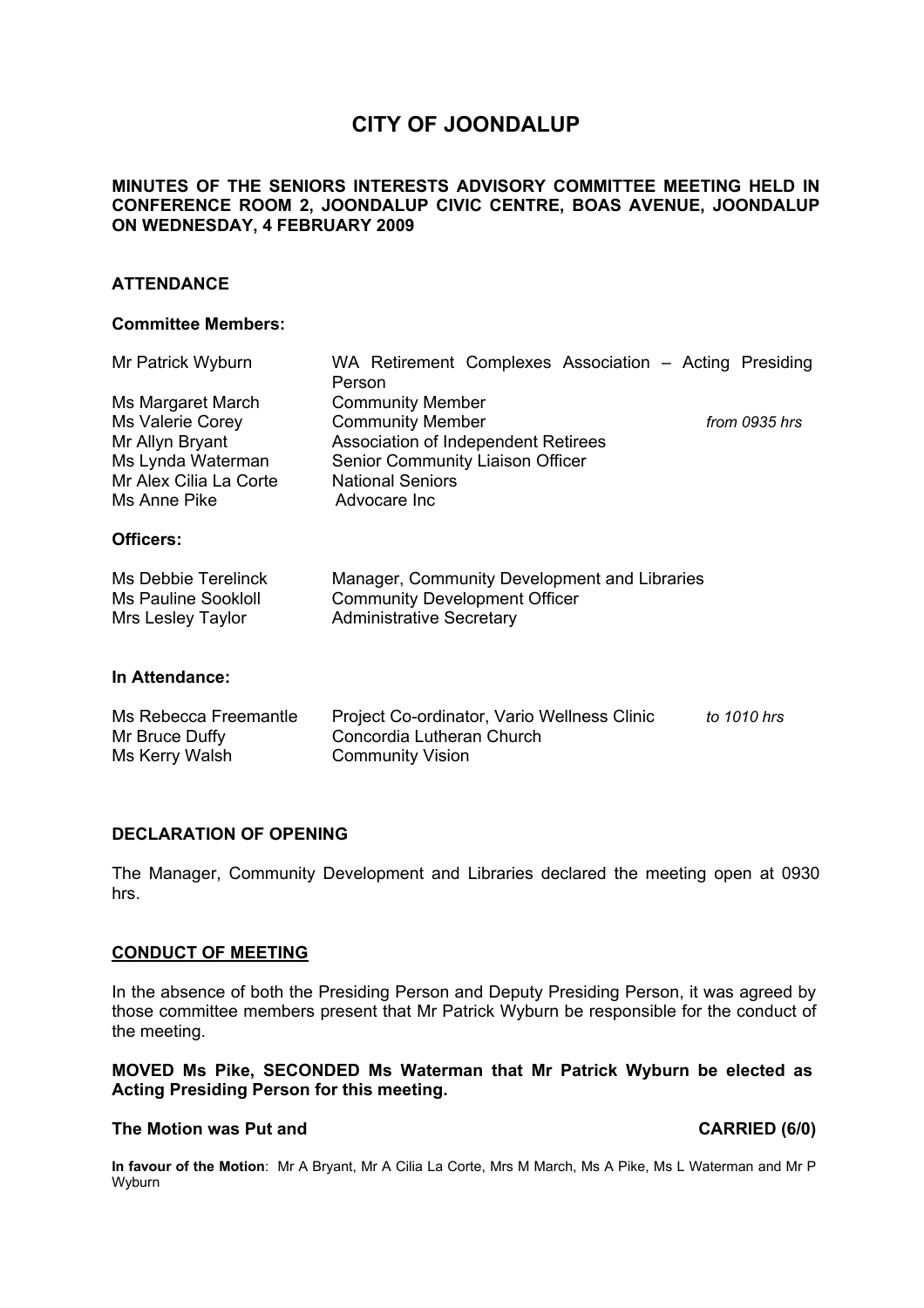*The Acting Presiding Person assumed the Chair at this Point, the time being 0932 hrs.* 

#### **APOLOGIES/LEAVE OF ABSENCE**

**Apologies:** Crs Corr and Diaz Ms Maria Bunn Ms Joy Coleman Ms Patricia Geary

#### **CONFIRMATION OF MINUTES**

MINUTES OF THE SENIORS INTERESTS ADVISORY COMMITTEE MEETING HELD ON 3 DECEMBER 2008

**MOVED Mr A Bryant, SECONDED Ms M March that the minutes of the meeting of the Seniors Interests Advisory Committee held on 3 December 2008 be confirmed as a true and correct record.** 

#### **The Motion was Put and CARRIED (6/0) CARRIED (6/0)**

**In favour of the Motion**: Mr A Bryant, Mr A Cilia La Corte, Mrs M March, Ms A Pike, Ms L Waterman and Mr P Wyburn

#### **ANNOUNCEMENTS BY THE PRESIDING PERSON WITHOUT DISCUSSION**

Nil.

#### **DECLARATIONS OF INTEREST**

Nil.

#### **IDENTIFICATION OF MATTERS FOR WHICH THE MEETING MAY SIT BEHIND CLOSED DOORS**

Nil.

#### **PETITIONS AND DEPUTATIONS**

Nil.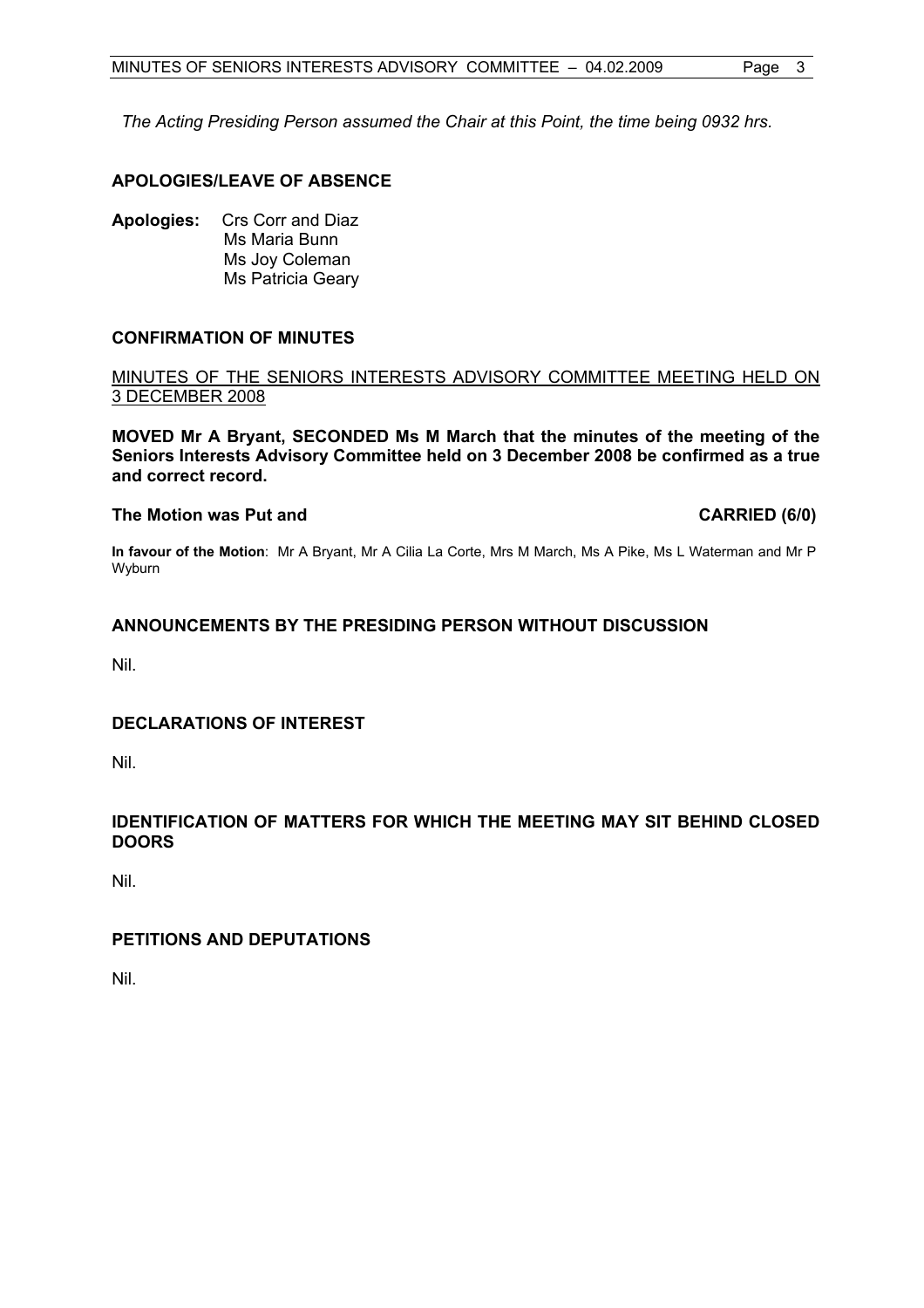#### **REPORTS**

# **ITEM 1 PRESENTATION- THE VARIO WELLNESS CLINIC [55511]**

**WARD:** All

**RESPONSIBLE** Mr Clayton Higham **DIRECTOR:** Planning and Community Development

The Program Manager of the Vario Wellness Clinic will provide Seniors Interests Advisory Committee members with information about the Vario Wellness Clinic.

In November 2007, the Edith Cowan University launched the Vario Wellness Clinic, the first of its kind, offering a multidisciplinary approach to wellness with exercise physiology, psychology, nutrition and physiotherapy being the core focus areas. The philosophy behind this initiative is that humans operate most effectively when their minds, physical function and nutrition are optimised simultaneously.

Vario (which is Latin for "different" or "to change") was established in order to provide much needed evidenced-based wellness programs to the community and this has been accomplished through the development of the Vario Health Institute. This research facility has provided a number of highly successful wellness programs by looking into the areas of illness prevention, wellness and disease management.

The Vario Wellness Clinic goes on to deliver these evidence-based programs from the Health Institute to the community through the services of highly experienced health professionals.

The Vario Health Institute works to optimise collaborative health research and enhance synergies between different research disciplines, industries and government bodies, with the aim of strengthening knowledge and understanding of how to improve health and well-being across the lifespan and within differing social, cultural, political and environmental contexts.

#### **ATTACHMENTS**

Attachment 1 Vario Wellness Clinic Information Sheet

Ms Rebecca Freemantle, Project Co-ordinator, Vario Wellness Clinic provided a presentation in relation to the various programs available through the Wellness Clinic located at Edith Cowan University – Appendix 1 refers.

A number of questions were raised regarding the services provided and the affordability of attending the programs by those pensioners receiving only the aged pension.

*Ms Valerie Corey entered the Room at 0935 hrs.* 

#### **MOVED Mr A La Corte, SECONDED Ms L Waterman that the Seniors Interests Advisory Committee NOTES the presentation on the Vario Wellness Clinic.**

#### **The Motion was Put and CARRIED (7/0)**

**In favour of the Motion**: Mr A Bryant, Mr A Cilia La Corte, Ms V Corey, Ms M March, Ms A Pike, Ms L Waterman and Mr P Wyburn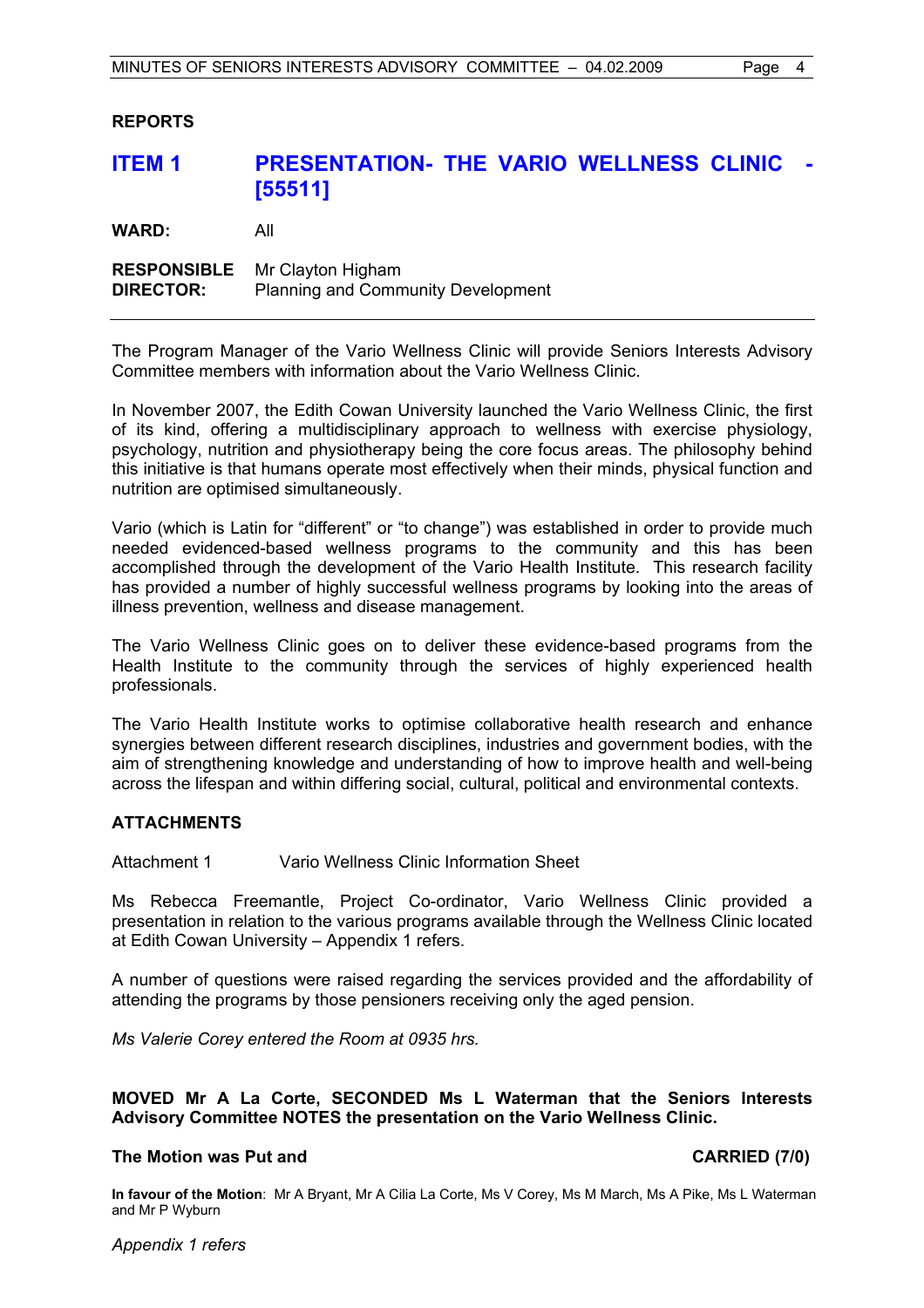*Ms R Freemantle, Vario Wellness Clinic left the Room at 1010 hrs.* 

# **ITEM 2 INTERGENERATIONAL CULTURAL ACTIVITIES [55511]**

**WARD:** All

**RESPONSIBLE** Mr Clayton Higham **DIRECTOR:** Planning and Community Development

#### **PURPOSE**

To provide the Seniors Interest Advisory Committee with information about Intergenerational Cultural Programs in the City of Joondalup.

#### **EXECUTIVE SUMMARY**

The City's Cultural Program includes events which cater to a wide range of audiences in an effort to shape an inclusive, connected community across generations.

*It is recommended that the Seniors Interests Advisory Committee NOTES the information provided in the Report.* 

### **BACKGROUND**

Research conducted through the Seniors Plan Review has identified that intergenerational activities are important to help break barriers between age groups and teach younger people how to behave with, and respect seniors. Many older people would prefer not to attend senior specific events, feeling they are "separated as a different species" in community events which could lead to the generational gap growing larger.

#### **DETAILS**

#### Summer in the City

The City of Joondalup program of free outdoor concerts planned for the 2008/09 summer period aims to appeal to a wide range of audiences. The Summer Concert Series offers four free, live outdoor smoke free music events, giving residents the opportunity to enjoy world class entertainment, in their own community.

This season includes three Summer Concerts, held around the Joondalup region and a special Valentine's Concert held at the Joondalup Resort.

This season's performances include:

#### City Blues Jam

Featured Chicago blues act Diamond Dave and the Doodaddies, supported by blues and roots singer songwriter Simon Kelly.

7pm -10pm, Friday 5 December 2008, Joondalup CBD.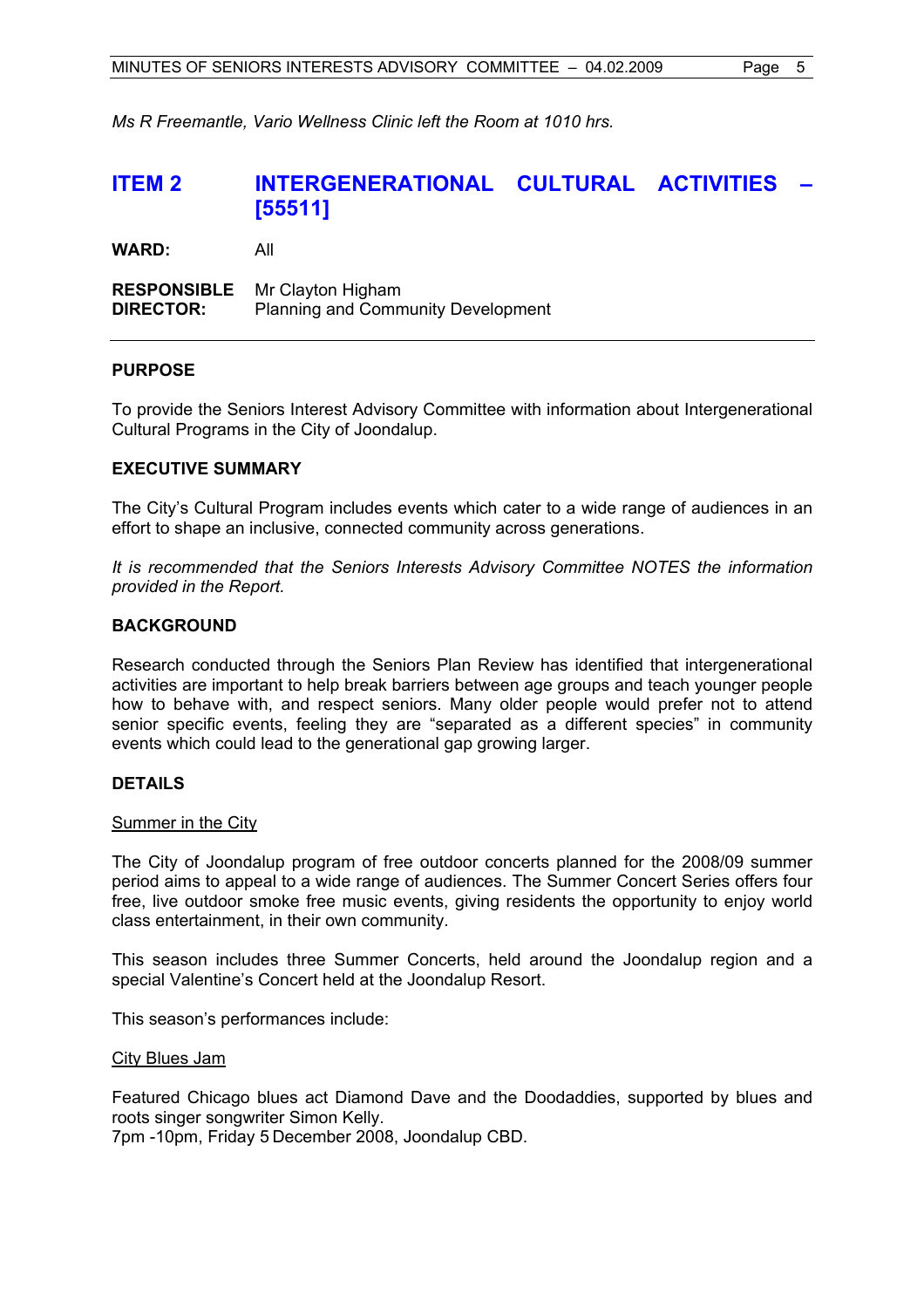#### Jazz in the Park

Featuring The James Flynn Big Band performing the classic repertoire of Frank Sinatra, Nat King Cole, Dean Martin & Bobby Darin, supported by jazz ensemble Tim Jago Trio. 6pm - 9pm, Saturday 17 January 2009, Mawson Park, Flinders Ave, Hillarys.

#### Valentine's Concert

Featuring Damien Leith and Band performing the classic 60's and 70's repertoire, supported by folk-jazz singer songwriter Freya Hanly and band.

6.30pm – 9.30pm, Thursday 12 February 2009, Joondalup Resort, Country Club Boulevard, Connolly.

#### Retro Beach Party

Featuring the 1950's Rock- a- Billy, retro-swing, jump blues and dance acts including Jus Jump, The Rusty Pinto Combo, The Hullaballoo Hoppers lindy hop dance troupe and Perth's best retro Hot Rods on display.

5pm - 8pm, Sunday 15 March 2009, Sorrento Foreshore, West Coast Drive, Sorrento.

#### **Joondalup Festival**

The City of Joondalup Festival has traditionally attracted predominately young people and families. The free event will be held over the weekend of 28-29 March 2009 in the Joondalup CBD. The Joondalup Festival is the northern corridor's largest and most significant cultural event and will celebrate its 11th anniversary in 2009. The City has developed programs which are targeted at a range of audiences including adults and older people.

The City expects to attract approximately 50,000 people and is currently in negotiations with a range of exciting, high profile performers to light up this year's event, along with all the traditional highlights and a few new features.

Additional Acrod (accessible) parking sections are now designated in front of Lotteries House for the festival. This will be of particular benefits to many seniors in the community.

Current planning is aimed to broaden the festival's appeal and increase the older patronage and includes:

- Festival Markets
- Street Art Performers
- Art Exhibition
- Food and Wine Festival
- Festival Parade
- Continuous Live Music

The City is currently calling for local groups, businesses and community members who would like to get involved. There are a range of opportunities. Expressions of Interest are now being accepted for the Food and Wine Festival, Festival Street Parade and Community Performers. The Festival Street Parade offers an exciting opportunity for community group's promotion and the showcase of their creativity.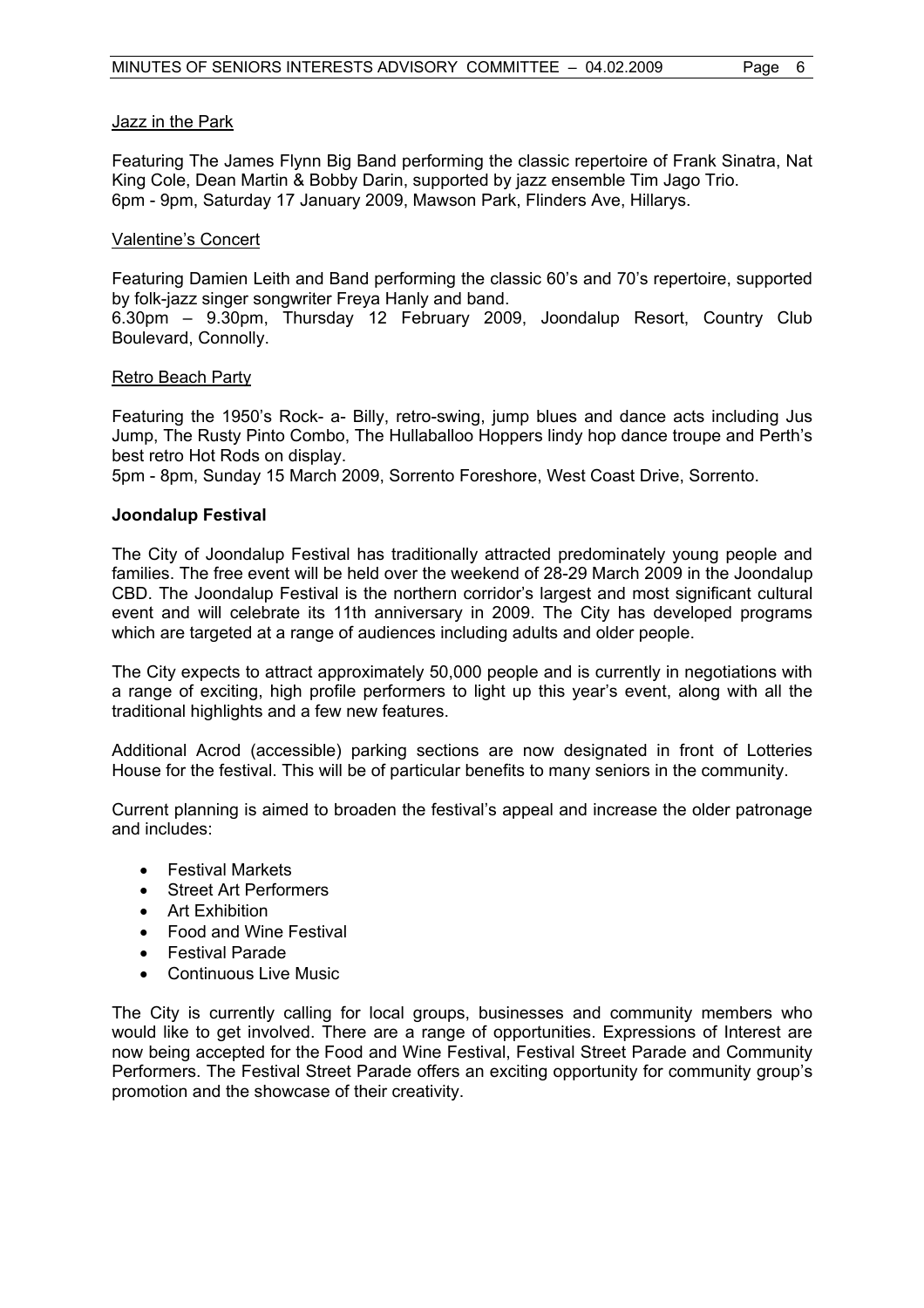#### **Sunday Serenades 2009 Concert Series**

Sunday Serenades is a series of fine music concerts held in the City of Joondalup Civic Chambers on the third Sunday of every month, from April to December. The Sunday Serenades includes a selection of music such as jazz, classical, choral, opera and Broadway with something to appeal to a wide range of preferences.

Individual ticket prices are \$10 concession and \$12 full-price. In 2009, the City will be offering a new subscription package, so patrons can save time and money while enjoying memorable music every month.

#### **NAIDOC Week 5-12 July 2009**

The City of Joondalup, in partnership with Edith Cowan University, West Coast TAFE and the Blend[er] gallery, celebrates NAIDOC Week with a range of activities for people of all ages and backgrounds. The events highlight the history, culture and achievements of Aboriginal and Torres Strait Islander people. Activities often include an Official Launch and Flag-Raising Ceremony, traditional story-telling sessions, Indigenous Art Exhibition, Indigenous Film screenings, and dance performances.

#### **Community Art Exhibition**

The City of Joondalup Community Art Exhibition is considered the premier annual event for local artists. In 2008 it attracted 155 artworks by local artists ranging from school children to seniors, showcasing the diversity and talent within the Joondalup region.

#### **Invitation Art Award**

The Invitation Art Award is a prestigious annual exhibition for WA's art community, held in an accessible and community-friendly space at Lakeside Joondalup Shopping City in October each year. The acquisitive prize is one of the largest acquisitive cash prizes in the State, a cheque for \$10,000, and the City adds the winning artwork to its growing art collection which is on display in the Civic Chambers, Administration Building and Libraries for the enjoyment of the whole community.

#### **Library Programs**

#### Discovery Sessions

Discovery Session sessions include interactive workshops, information sessions, entertainment and new learning experiences. Discovery Sessions are aimed at anyone over the age of 18 and cover a diverse range of topics from forensic science to gardening, mosaics to travel. Presentations are held throughout the year at all four Joondalup Libraries and consist of morning, afternoon or evening sessions. There is a charge of \$2.50 per session payable on arrival.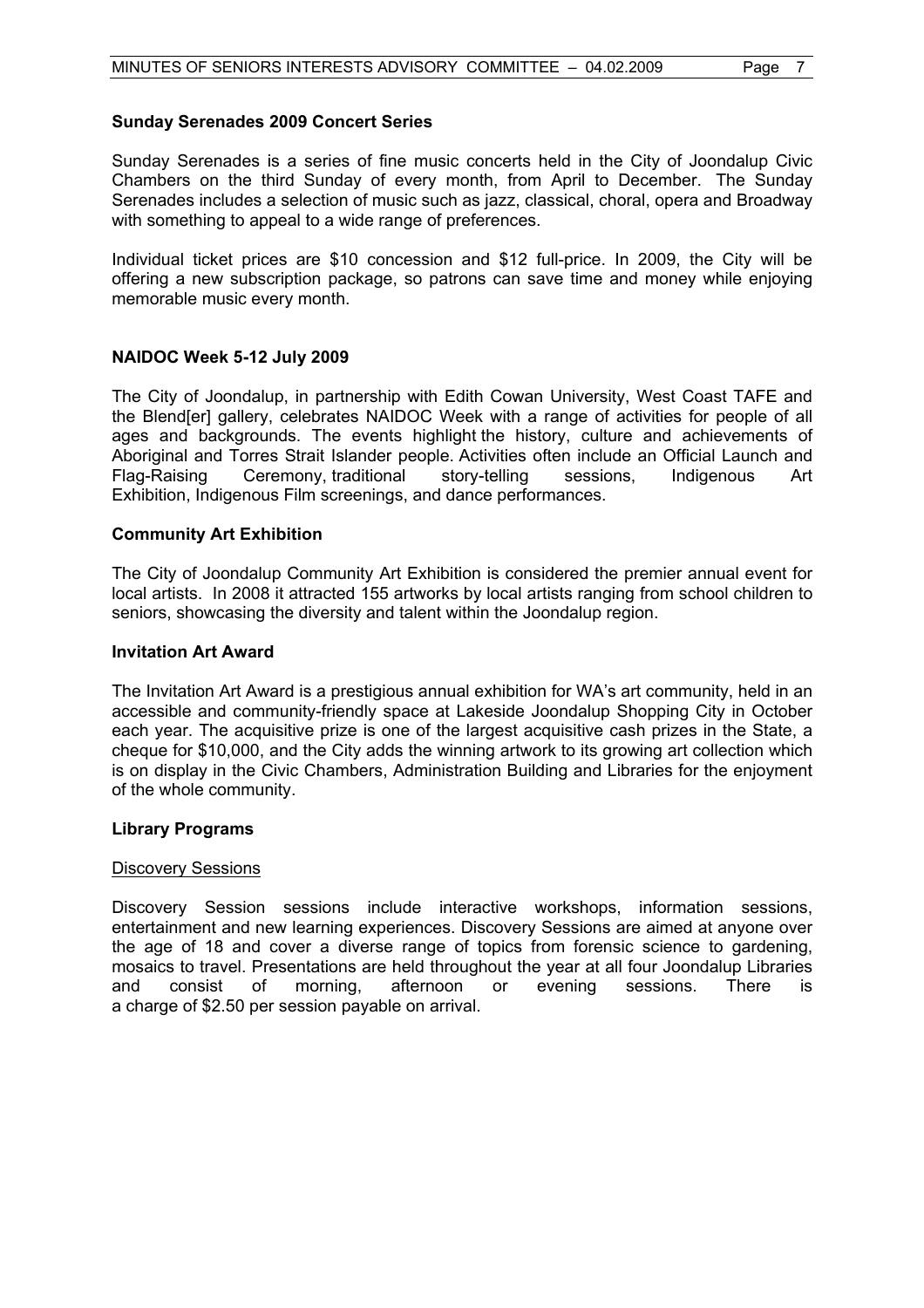#### Mahjong

Mahjong involves skill, strategy and calculation, as well as a certain degree of chance. Mahjong commenced at Joondalup Library in April 2005 with a group of 5 people interested in learning the game. The group has grown since then, newcomers are welcome.

| For newcomers           | 2nd and 4th Thursday mornings of the month |
|-------------------------|--------------------------------------------|
| For experienced players | Friday afternoons                          |

#### Book Clubs

Book Club members discover new authors and expand their knowledge in a friendly and social environment. Participants engage in discussion and the sharing of ideas with likeminded people. Five book clubs have come into being throughout Joondalup and have continued to provide reading opportunities and social engagement for many patrons. The Library provides tea and coffee and the book (for a \$5 hire charge) which includes reading notes to assist with the book discussion. The 12 book club members choose from a list of 430 titles, which include classic literature, fiction, non-fiction, children's literature, biographies and many award winning titles. New titles are always being added to this list.

| Joondalup Library       | 1st Wednesday of the month at 11.00am |
|-------------------------|---------------------------------------|
| Joondalup Library       | 2nd Monday of the month at 7.00pm     |
| Duncraig Library        | 2nd Tuesday of the month at 10.00am   |
| <b>Whitford Library</b> | 3rd Monday of the month at 6.30pm     |
| Duncraig Library        | 3rd Tuesday of the month at 6.30pm    |
| Woodvale Library        | 4th Thursday of the month at 10.00am  |
|                         |                                       |

#### Criminal Profiling Club

These groups meet monthly to discuss different crimes, analyse crime scene construction and practise the art and science of criminal profiling. The many Crime Investigation programs on TV are an indication of the popularity of this topic and of the interest in solving crimes; in particular the many unsolved crimes, whether recent or historical. The groups consist of 20 members, facilitated by Mr John Earley, a Criminal Behaviour Profiler who provides handouts and information on crimes such as: the Beaumont children, the Jonestown Massacre, the Peter Falconio case; and serial killers like the Birnies, Jack the Ripper and Ivan Milat.

| Joondalup Library, Club      | Third Tuesday morning of the month, 10.00am.  |
|------------------------------|-----------------------------------------------|
| <b>Whitford Library Club</b> | Second Saturday morning of the month, 10.00am |

The sessions run for two (2) hours and there is a charge of \$2.50 for each meeting.

#### The Writers Group

The Joondalup Library Writers' Group meets once a month on a Sunday afternoon to pursue and support each other in their writing endeavours. Homework is set each month with an exercise to do at each session. Presenters are also organised throughout the year to assist and encourage members with their writing.

There is a charge of \$2.50 per session and \$5.50 with a presentation.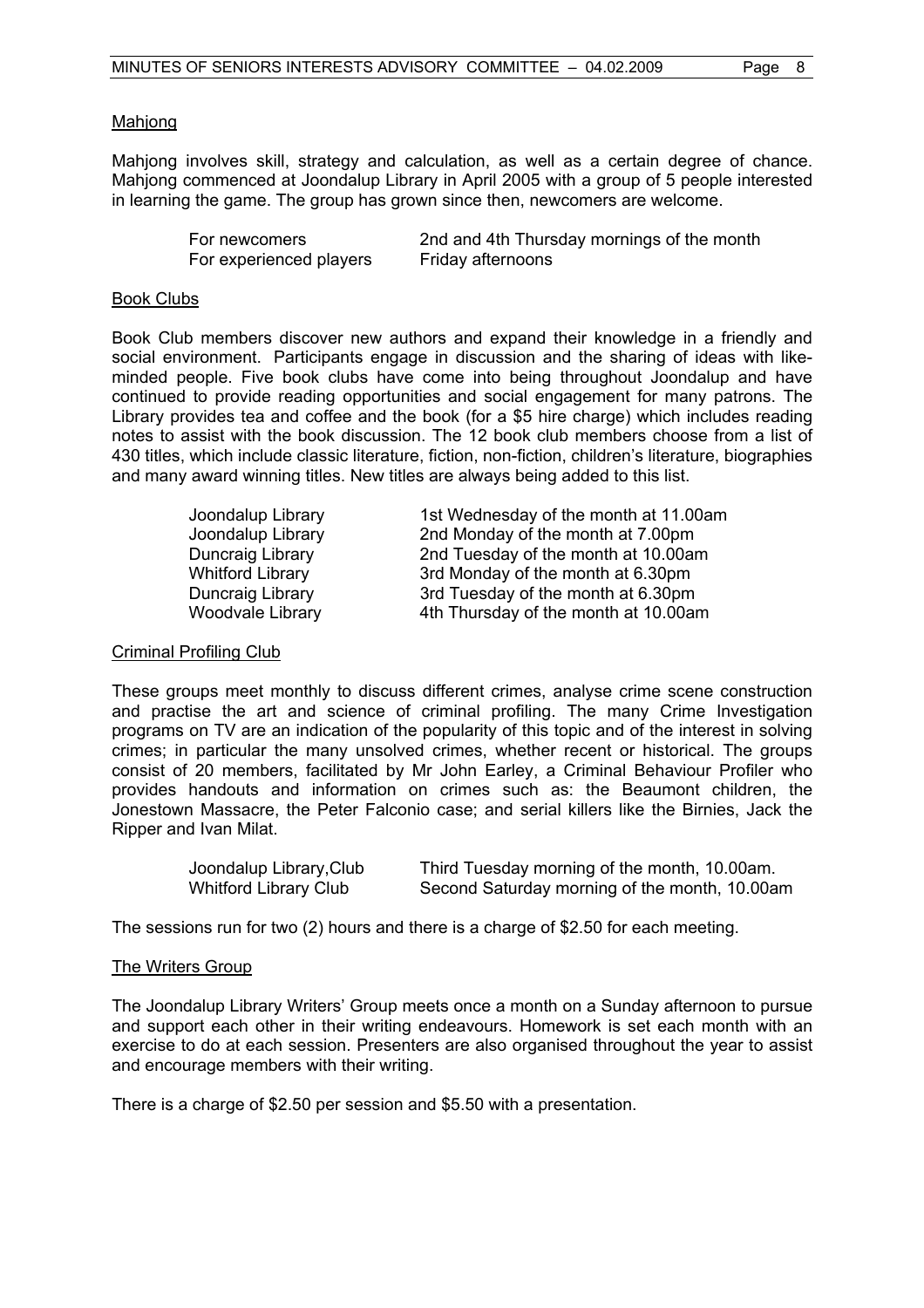#### **Issues and options considered:**

Not Applicable.

#### **Link to Strategic Plan:**

Not Applicable.

#### **Legislation – Statutory Provisions:**

Not Applicable.

#### **Risk Management considerations:**

Not Applicable.

#### **Financial/Budget Implications:**

Not Applicable.

#### **Policy Implications:**

The provision of services, events and activities for seniors by the City is linked to the Strategic Plan through the outcomes, objectives and strategies under the Key Focus Area – Community Wellbeing.

#### **Regional Significance:**

Not Applicable.

#### **Sustainability Implications:**

Not Applicable.

#### **Consultation:**

Not Applicable.

#### **COMMENT**

The provision of accessible and inclusive cultural programs to all age groups is important to enhance the development of a healthy community.

#### **ATTACHMENTS**

Not Applicable.

### **VOTING REQUIREMENTS**

Simple Majority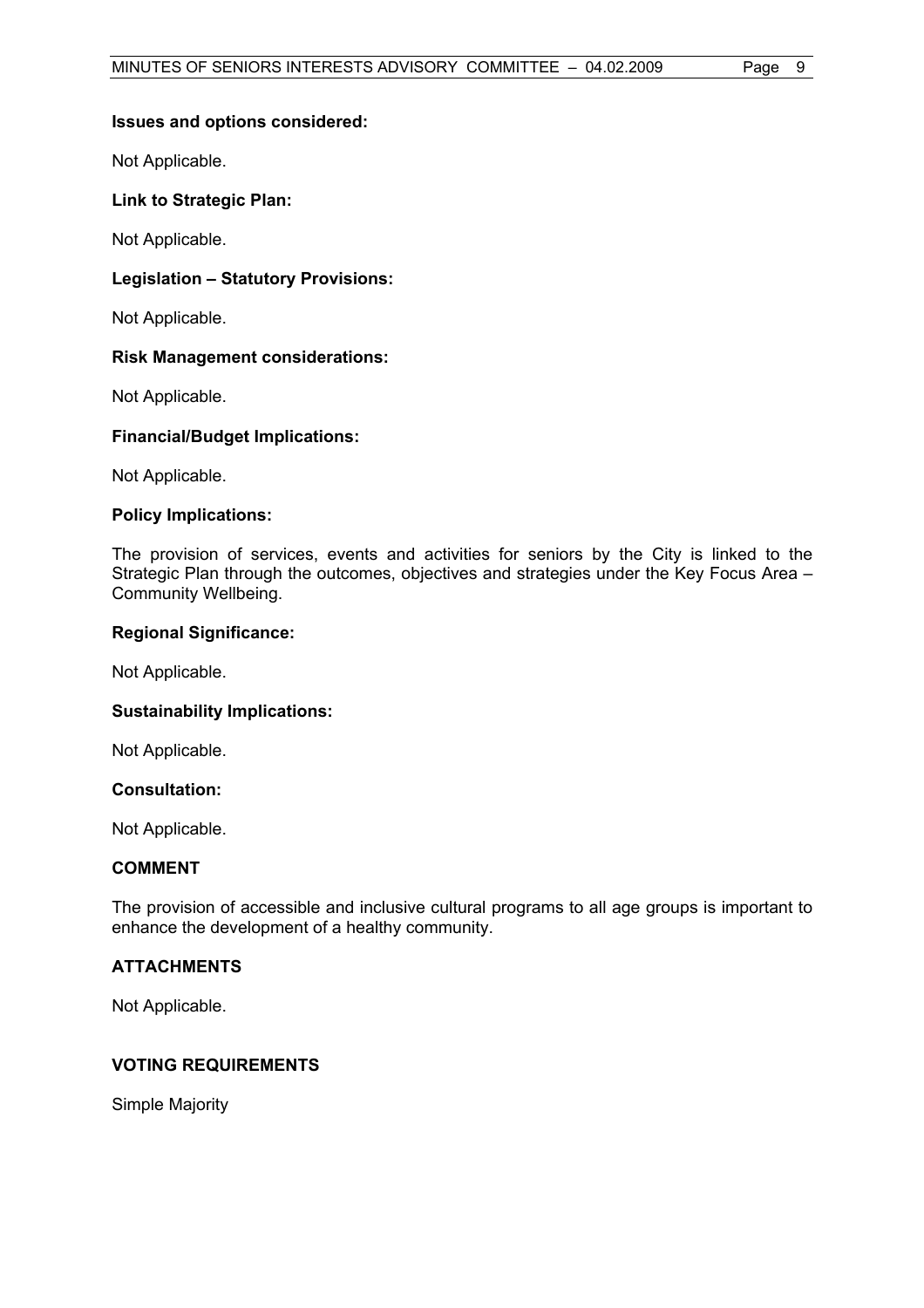Discussion ensued.

**MOVED Mr A Bryant, SECONDED Mr A La Corte that the Seniors Interests Advisory Committee THANKS and SUPPORTS Council on its efforts in presenting the Intergenerational Cultural Activities to the Committee.** 

#### **The Motion was Put and CARRIED (7/0)**

**In favour of the Motion**: Mr A Bryant, Mr A Cilia La Corte, Ms V Corey, Ms M March, Ms A Pike, Ms L Waterman and Mr P Wyburn

**MOVED Ms L Waterman, SECONDED Ms A Pike that the Seniors Interests Advisory Committee NOTES the information provided in the Report.** 

#### **The Motion was Put and CARRIED (7/0)**

**In favour of the Motion**: Mr A Bryant, Mr A Cilia La Corte, Ms V Corey, Ms M March, Ms A Pike, Ms L Waterman and Mr P Wyburn

## **ITEM 3 ADOPT A PENSIONER - [55511]**

**WARD:** All

**RESPONSIBLE** Mr Clayton Higham **DIRECTOR:** Planning and Community Development

#### **PURPOSE**

To provide the Seniors Interests Advisory Committee (SIAC) with options for exploring the provision of a service similar to the Adopt a Pensioner website.

#### **EXECUTIVE SUMMARY**

The Adopt a Pensioner website provides a way for the general public to support pensioners through gifts, assistance with transport, shopping, household chores and gardening. While the majority of donors or helpers will be genuine, pensioners must be urged to exercise caution in accepting in-kind assistance through the Adopt a Pensioner site. Older people who are in most need of assistance may have no computer knowledge or ability to access the internet in order to use the Adopt a Pensioner site. Although the purpose of this initiative is to provide practical assistance, the website has the potential to prevent social isolation in older people who are living alone without a supportive network of family and friends.

Possible options include advocating for an increase in the safety of those Joondalup residents accessing the Adopt a Pensioner site, development of a similar service for City residents or raising both awareness and capacity of other community service providers to meet community need.

*It is recommended that the Seniors Interests Advisory Committee CONSIDERS the options and implications presented in this report and PROVIDES ADVICE to the City on how to progress this issue.*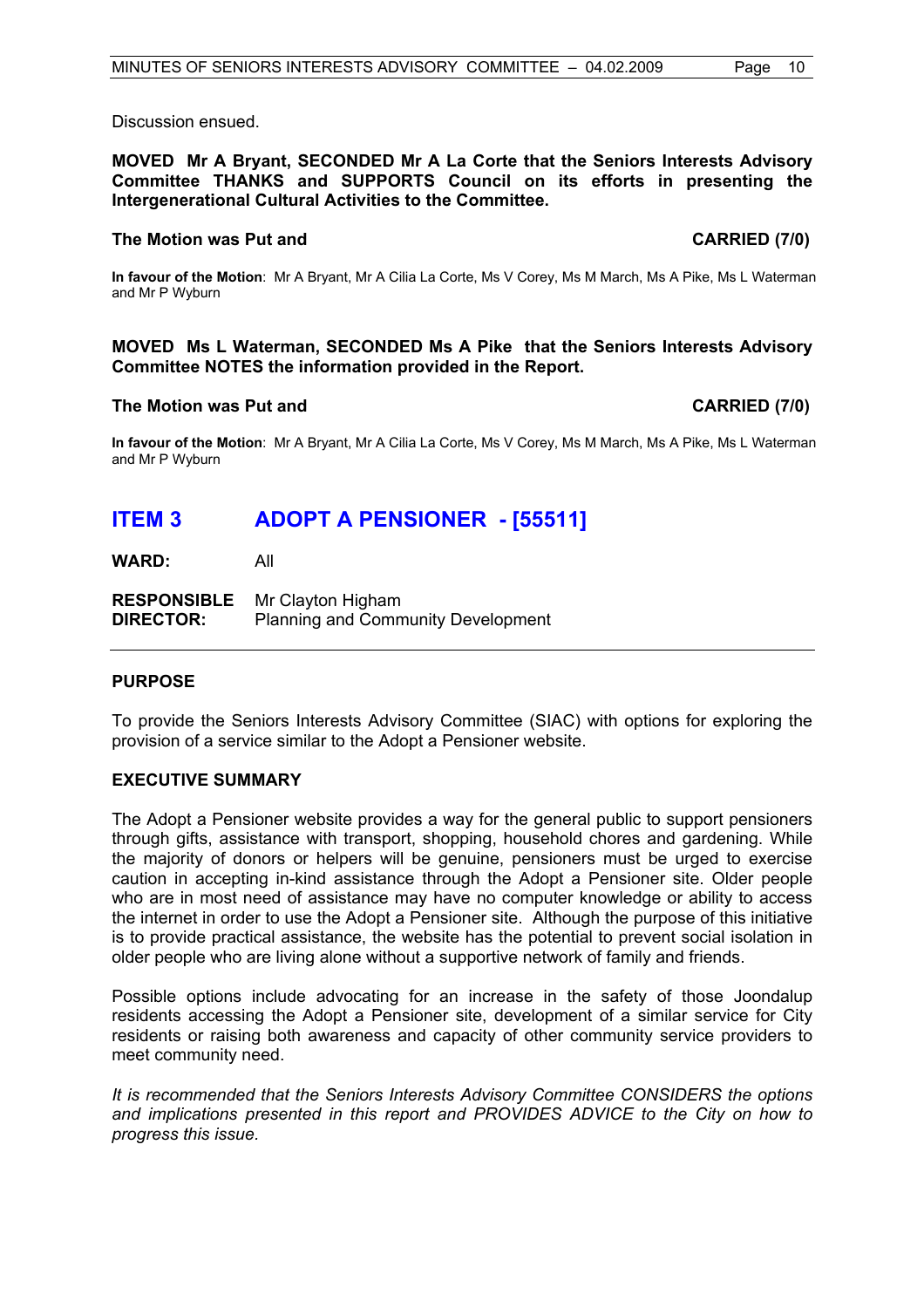#### **BACKGROUND**

The Adopt a Pensioner website was initiated in May 2008 by a private web developer following significant media and community concerns that the Commonwealth Government budget did not contain substantial increases in the single age pension.

Adopt a Pensioner was launched and promoted on national television appealing to the general public to assist struggling pensioners, particularly those trying to survive on the \$273 per week paid to (approximately 2 million) senior citizens on the single age pension. Thousands of dollars were also collected through the Adopt a Pensioner national campaign. This money has now been converted to shopping vouchers and distributed to pensioners who apply with the Combined Pensioners and Superannuates Association of New South Wales. The generosity of the general public has been greatly appreciated by those pensioners receiving support.

The recent Federal Government economic stimulus bonus of \$1,400 for singles or \$2,100 per couple provided to Senior Health Care Card holders will also have provided some immediate financial relief.

#### **DETAILS**

There are currently 7500 'friends' and only 256 pensioners registered on the Adopt a Pensioner website. In exploring ways to promote the site or a similar program to older people and the community, the following additional challenges were identified with the Adopt a Pensioner website:

- Those that need the service may not want to register for assistance.
- The word 'adopt' could be viewed by older people as a term for looking after someone who is incapable. Those in need of support may feel stigmatised by the name of the program and may not wish to be 'labelled' as a pensioner. It might be better to research into a more empowering name that reflects the contribution and value seniors have made to the community and that others are giving back. For example, the words 'companionship' and 'community' suggest something more empowering.
- Those older people most in need of the service may not have access to or the knowledge of how to use the internet.
- People may feel vulnerable in receiving help from a stranger in the community. The Adopt a Pensioner website requires an email address to sign up. Personal information, such as addresses and contact details, are not given. The website does suggest the initial meeting is in a public space however there are no safeguards in place.

Concerns in relation to the security of people utilising the Adopt a Pensioner have been raised with the private web developer however further advocacy in relation to this issue is required.

The Adopt a Pensioner website lists the ways in which people can provide support to pensioners as being companionship, transport and shopping, gardening and general assistance. The following is a summary of groups in the City of Joondalup that provide similar services to the community.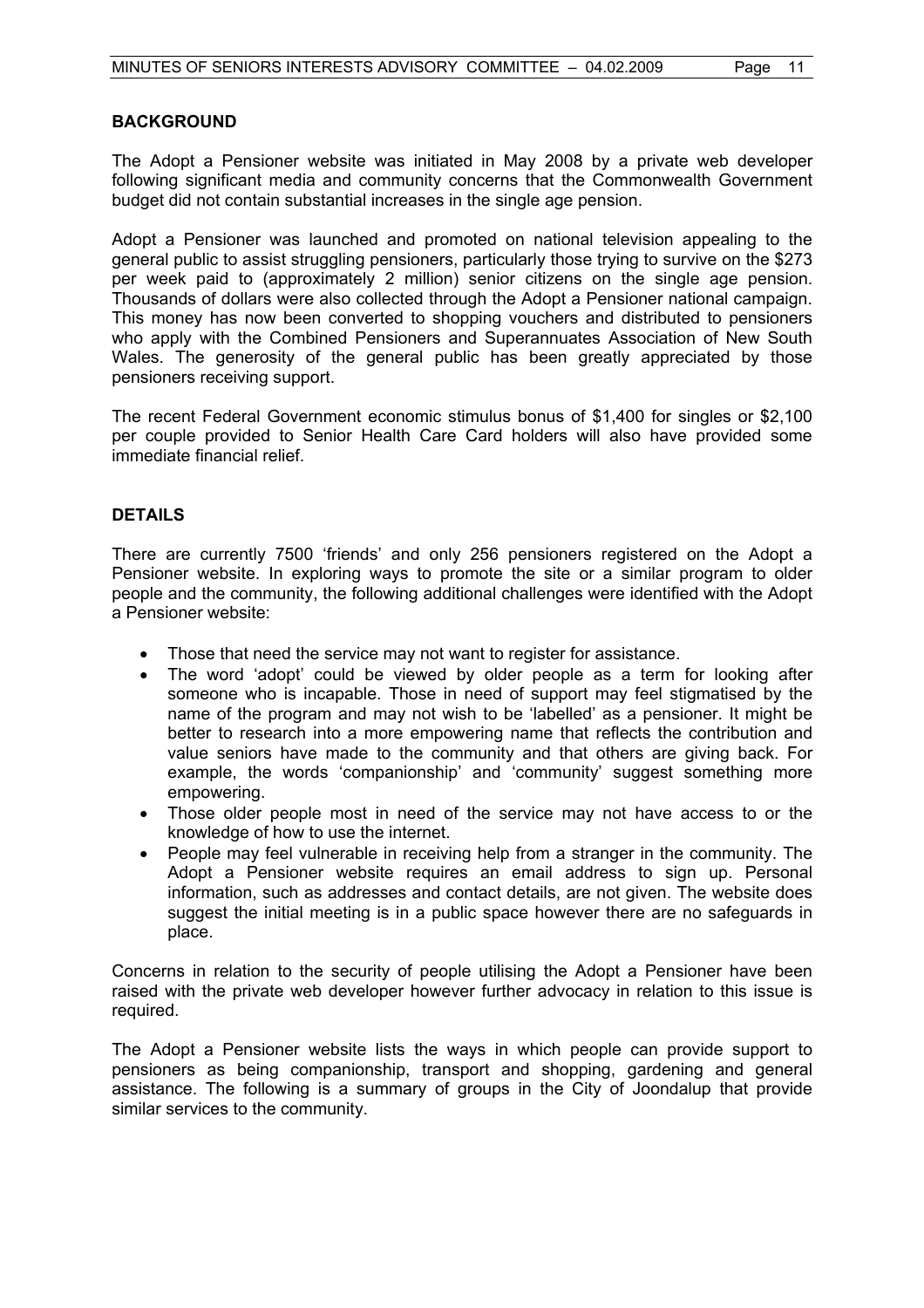#### **Companionship**

Within the City of Joondalup there is a wide range of opportunities for seniors to engage socially through a number of service clubs, social clubs, cultural activities, church groups and seniors events.

Other programs that target social isolation through companionship and social programs include the Home and Community Care (HACC) funded services such as Volunteer Taskforce Social Support program and Wesley Do Care. Both programs have indicated difficulties in identifying isolated clients. Do Care introduces a volunteer visitor to a lonely older person with the aim of providing social contact and a link back to the community. Volunteers participate in information sessions before being introduced and all older people are visited by co-ordinators to ensure a suitable introduction is made.

The Federal Government funds the Community Visitors Scheme that operates in aged care facilities through a variety of community-based organisations to carry out the tasks of:

- recruiting, training and supporting volunteer community visitors
- matching volunteers to residents in aged care homes
- supporting visitor-resident relationships.

#### **Transport and Shopping**

The City of Joondalup Community Transport Program takes elderly clients who are not able to use public transport to social clubs and shopping. The Volunteer Task Force Transport Program provides transport to medical appointments to clients who meet the Home and Community Care (HACC) criteria. There are no local services available for seniors who do not meet HACC criteria to attend special appointments. The City receives enquiries from older people who would benefit from such a program.

#### **Gardening**

The Volunteer Task Force provides a gardening service to clients who meet the HACC criteria. The current average waiting period for new clients is between 18 months and 2 years. There are no local services available for seniors who do not meet HACC criteria and cannot afford a gardener. The City has received a number of enquiries from older people who are distressed by the state of their garden, need assistance and cannot afford to pay commercial rates for services.

#### **General Assistance**

The Volunteer Task Force provides a maintenance service (for non trade tasks) to assist clients who meet the HACC criteria. The HACC Program provides basic support and maintenance services to frail people to assist them to continue living independently at home. There are no local services available for seniors who do not meet HACC criteria and need general assistance. The City has received a number of enquiries from older people who are in need of general assistance and professional trade services and cannot afford commercial trades people.

#### **Issues and options considered:**

#### Program Delivery to the Isolated

It is important to work with health professionals and community service agencies to reach those who are at risk of isolation. Challenges with running programs that provide services to the socially isolated include: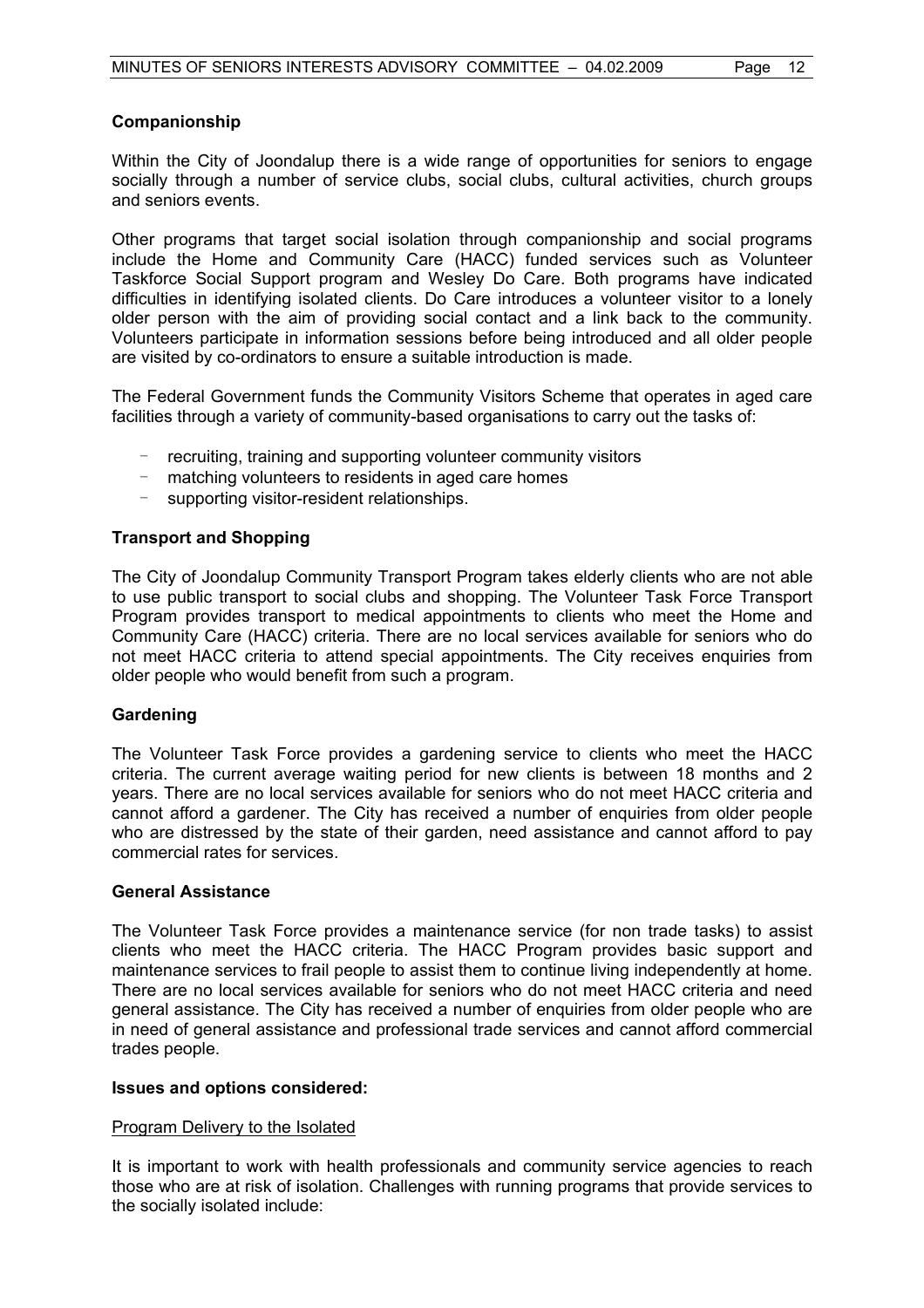- Difficulty in the identification of clients due to their isolation.
- Often people who request services are already accessing sufficient services.
- The reluctance of some people to get involved due to limited mobility even when offered additional support.
- Prolonged isolated leads to reluctance to get involved due to loss of social confidence.

#### Recruiting Volunteers

The following are considerations in recruiting volunteers or 'friends' to assist older people:

- The expectations of volunteers are often different to what is actually involved. Orientation and training is integral to a successful volunteer program.
- One full time volunteer program co-ordinator has the capacity to manage approximately 70 friend-to-older person matches. This gives an indication of the budgetary commitment in terms of staffing levels for a community service provider to deliver such as service.
- Volunteers are often rewarded through the friendship that is formed in the process however it is difficult to find volunteers willing to partner with people that suffer from mental illnesses including dementia.
- It is important for volunteers to be aware of support services available as they are often the only connection the older person may have who can refer them to necessary services.

#### Considered Options

A number of alternatives are proposed for further consideration, a solution may consist of one or a combination of the following options.

#### *Option 1*

- 1. The City undertakes further advocacy with the private web developer and other interested stakeholders such as the Commonwealth and State Governments to address the challenges and concerns in relation to security, terminology used on the website (ie "adopt"), lack of awareness of the service and how to access the internet.
- 2. The City liaises with other Local Governments to identify common challenges and develop a co-ordinated approach to Commonwealth and State Governments to raise awareness and seek support.

#### *Option 2*

The City engages with community based organisations such as Community Vision and the Volunteer Taskforce Group to explore:

- 1. Utilising the current Adopt a Pensioner website to:
	- Develop a service that operates to register on behalf of City-based seniors.
	- Increase quality assurance by screening people offering assistance.
	- Promote the Adopt a Pensioner website to agencies and residents which includes information on how to safely benefit from the process.
- 2. Creating and managing a similar website that links volunteers to pensioners in the City of Joondalup. Staff will match the seniors to the volunteer who best suits their requirement and facilitate the process.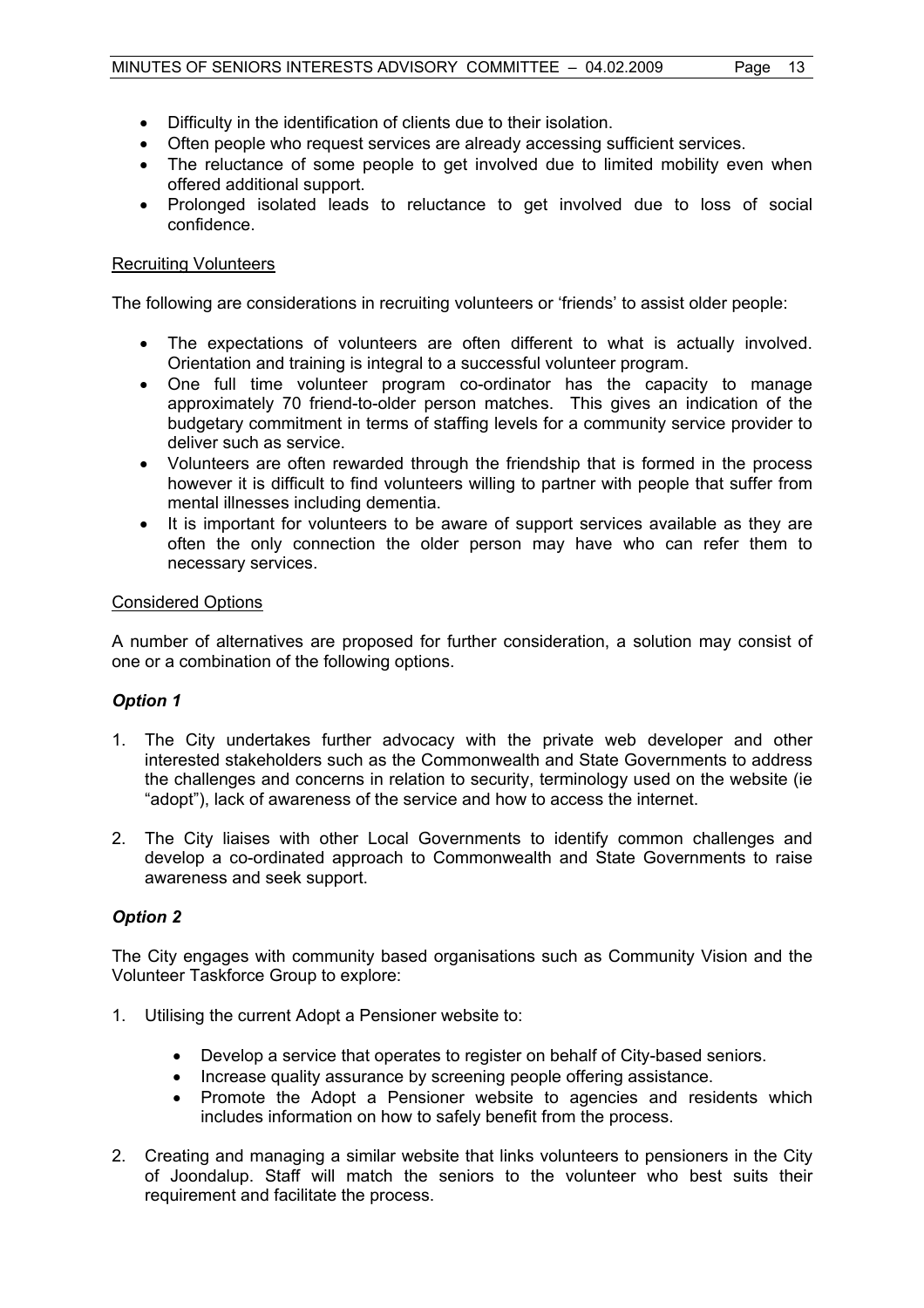3. Developing and maintaining a form on an existing agency website for residents registering to volunteer to assist older people in need in the community. Advertise to seniors who need gardening, maintenance and transport. Staff will match the seniors to the volunteer who best suits their requirement and facilitate the process.

The reasons for exploring this option with community-based organisations is that they are already delivering complementary services to seniors and volunteers, they have well developed networks with this client base and there is greater likelihood of securing funding from external sources.

### *Option 3*

Undertake further research into the City of Joondalup providing the services outlined in Option 2 or 3. Considerations include whether the City wishes to embark on new service delivery in this area when other community-based organisations already engage with the potential clients, the resource implications (potentially \$80,000 to \$100,000 for a this new service), and the City's ability to attract external funding.

### *Option 4*

Work with the Joondalup Volunteer Resource Centre to develop a public relations program to further increase the number of volunteers in the City engaging in programs that target the socially isolated and those in need of support. Such a program will include working closely with local agencies such as local media, service clubs, Community Vision and Neighbourhood Watch to increase community awareness of services that may benefit people who are isolated and in need.

It is possible that if the number of volunteers engaging through the Joondalup Volunteer Resource Centre can be increased and connected to seniors requiring services, this will negate the need for a separate Adopt a Pensioner website.

For each of the above options, conducting a focus group with isolated older people will assist with program development or advocacy work targeted to meet their needs.

#### **Link to Strategic Plan:**

The provision of services, events and activities for seniors by the City is linked to the Strategic Plan through the outcomes, objectives and strategies under the Strategic Plan Key Focus Area- Community Wellbeing; The City of Joondalup is committed to enhancing the wellbeing of all people in the community – socially, emotionally, culturally and physically.

#### **Legislation – Statutory Provisions:**

Not Applicable.

#### **Risk Management considerations:**

There are some risks associated with the wellbeing of older people when providing assistance from volunteers. The risks can be mitigated through screening processes.

#### **Financial/Budget Implications:**

Depending on the direction taken there may be budgetary implications that will need to be identified and considered.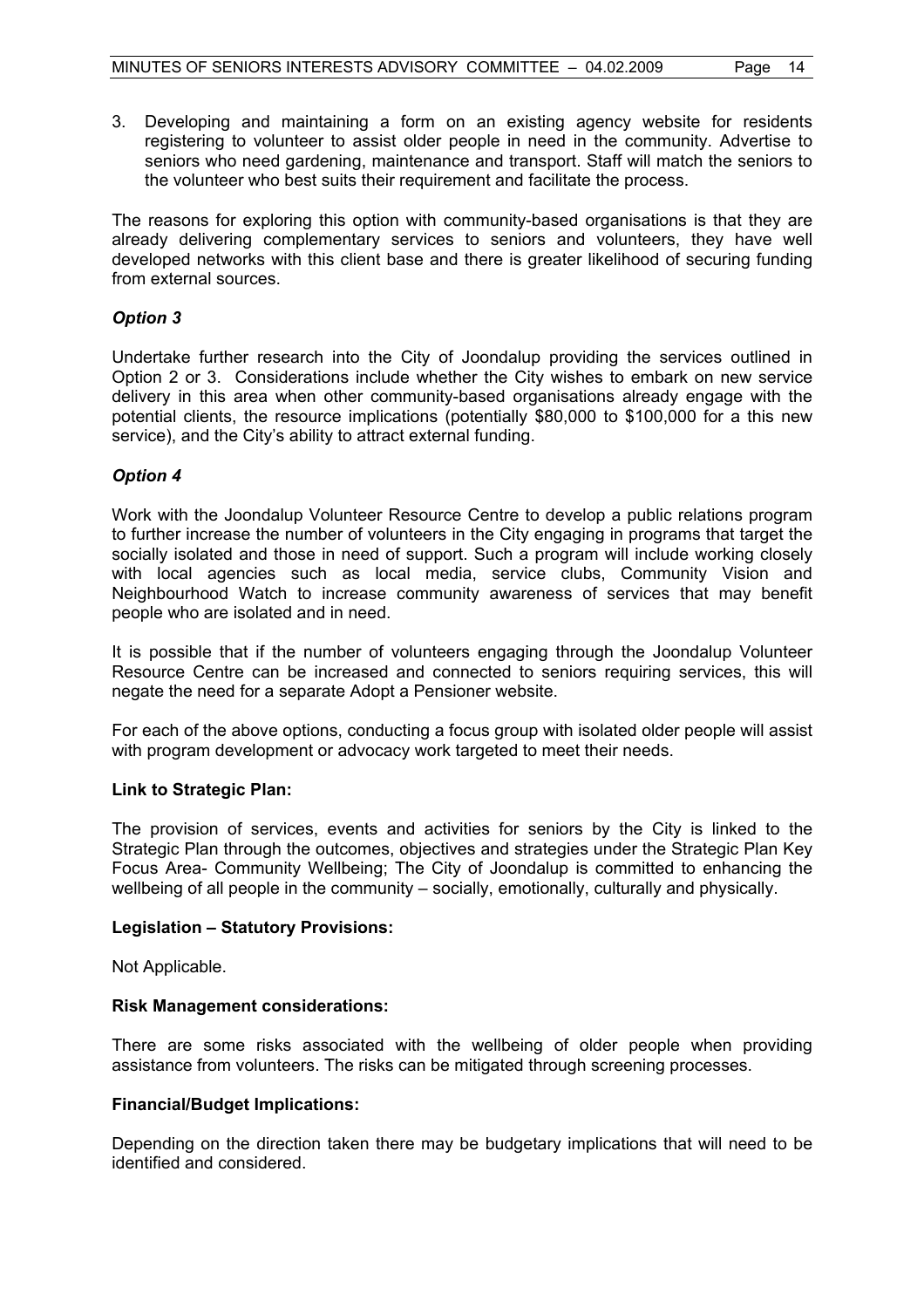#### **Policy Implications:**

Not Applicable.

#### **Regional Significance:**

The challenges faced by older people across Australia to manage on a single pension and the Adopt a Pensioner website has been identified through state wide and national media.

#### **Sustainability Implications:**

Not Applicable.

#### **Consultation:**

The Adopt a Pensioner website developer, relevant agencies and community services organisations have been consulted whilst gathering information to develop this report.

#### **COMMENT**

There are approximately 109 pensioners and 690 'friends' who are currently registered with the Adopt a Pensioner and reside in the City of Joondalup. It is encouraging to see the public support from people willing to volunteer their time and resources to help older people in need through the Adopt a Pensioner website. It is important to see caring and pro-active community members linked with those who are most in need in our community who may not have access to the internet or may be apprehensive about putting themselves in a vulnerable situation.

With a rapidly ageing population and over 10,000 people over the age of 60 years in the City of Joondalup, there is a growing need for assistance in the areas of transport, shopping, maintenance and gardening for those that are relying on the Government pension to survive.

There are a range of options and considerations for discussion. Preliminary consideration of the options by the City indicates a preference for Option 1 and/or Option 2.

#### **ATTACHMENTS**

Not Applicable.

#### **VOTING REQUIREMENTS**

Simple Majority

**OFFICER'S RECOMMENDATION:** That the Seniors Interests Advisory Committee RECOMMENDS the City ADOPTS Option 1 and/or Option 2 as outlined in the Report.

Discussion ensued, with concerns being raised in relation to the security of those pensioners who may participate in a service of this nature.

**MOVED Ms M March, SECONDED Mr A Bryant that the Seniors Interests Advisory Committee RECOMMENDS the City ADOPTS Options 1 and 2 as outlined in the Report.** 

#### The Motion was Put and **CARRIED** (7/0)

**In favour of the Motion**: Mr A Bryant, Mr A Cilia La Corte, Ms V Corey, Ms M March, Ms A Pike, Ms L Waterman and Mr P Wyburn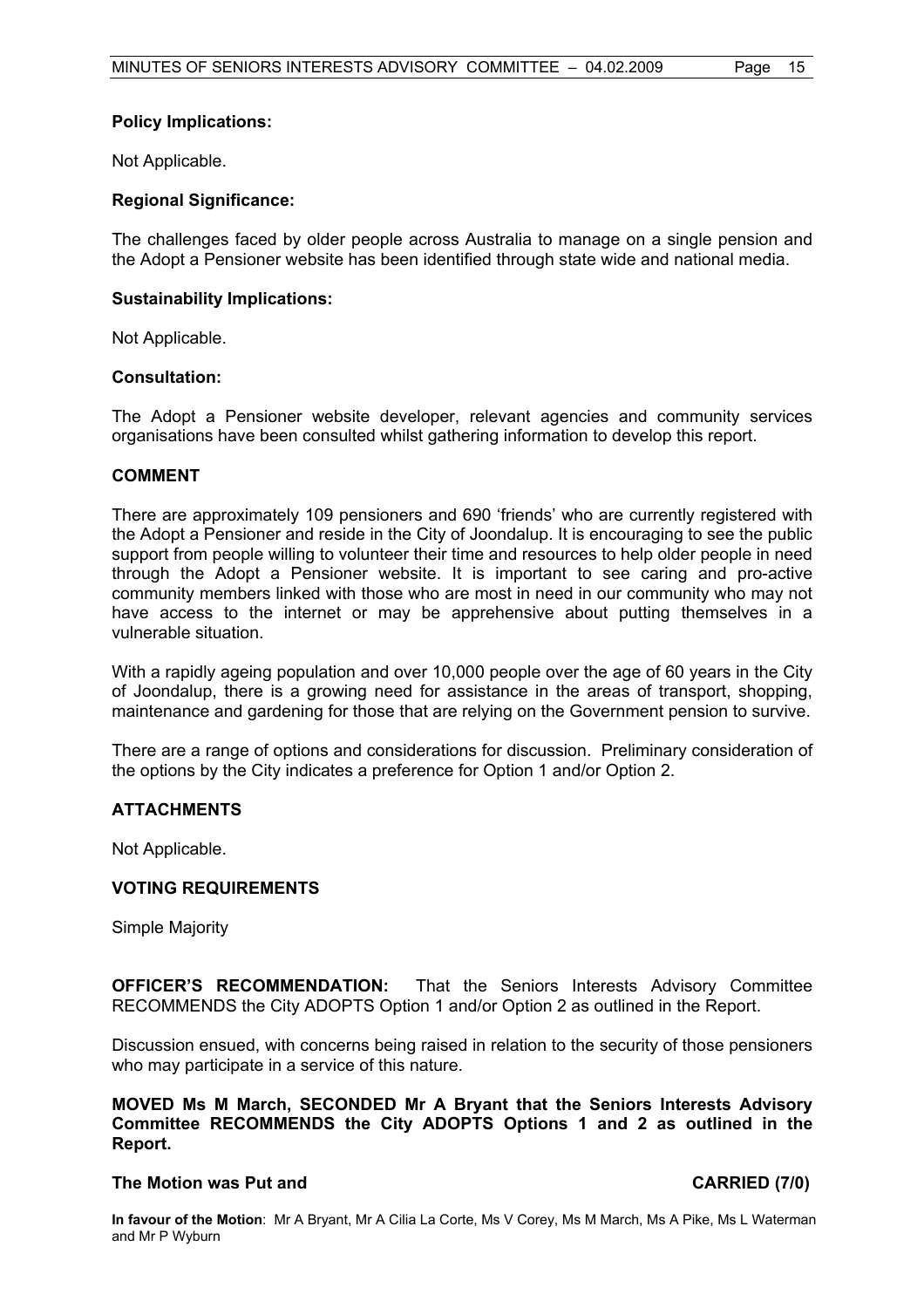# **ITEM 4 UNIVERSAL BUILDING DESIGN - AGEING IN PLACE – [55511]**

**WARD:** All **RESPONSIBLE** Mr Clayton Higham **DIRECTOR:** Planning and Community Development

#### **PURPOSE**

To provide the Seniors Interest Advisory Committee (SIAC) with information about the City's recent funding submission to partner in Ageing in Place research and investigation of the principles of universal building design as part of the District Planning Scheme review.

#### **EXECUTIVE SUMMARY**

Universal design in the built environment benefits people of all ages and abilities and is an important strategy to assist older people to remain in their own homes as they age. Implementing Universal Design principles in all new residential buildings means that homes do not have to be modified (ie widening doorways) at a later stage to accommodate wheelchairs or mobility supports.

The City of Joondalup District Planning Scheme Review is currently in progress. With several stages in the process, the review can take several years to complete. The inclusion of Universal Building Design will be investigated as part of the District Planning Scheme review.

Understanding the aspirations and needs of local residents aged 50+ is a central concern of Local Government. The Australian Research Council Linkage Project will assist the City in collecting meaningful data which will inform the City's planning processes.

*It is recommended that the Seniors Interests Advisory Committee NOTES the information provided in the Report.* 

#### **BACKGROUND**

Housing and community well being for seniors is a complex and multifaceted issue. Despite the very pressing issues of housing affordability and rental stress, some consistent and positive ideas for working through the complexity have emerged.

Investigating the principles of universal building design has been requested as part of the District Planning Scheme Review and will be an important strategy towards effectively responding to the needs of the City's older residents.

The City has recently partnered in a submission to the Australian Research Council Linkage Project to assist with funding for research into older peoples' preferences for ageing in place and the implications for support and care.

The research will be led by the Centre for Research and Ageing Curtin University of Technology; other partners include Melville, Rockingham and Fremantle local governments, aged care providers – Silver Chain and Bethanie Care Group and the seniors' peak body – National Seniors. The project will include the surveying of 30,000 WA residents aged 55+ years and 300 in depth interviews over a 3 year period. Between 5% and 10% of the population surveyed will be Joondalup residents. The City will be provided with access to both the aggregate and disaggregate (City specific) data from the project. Findings will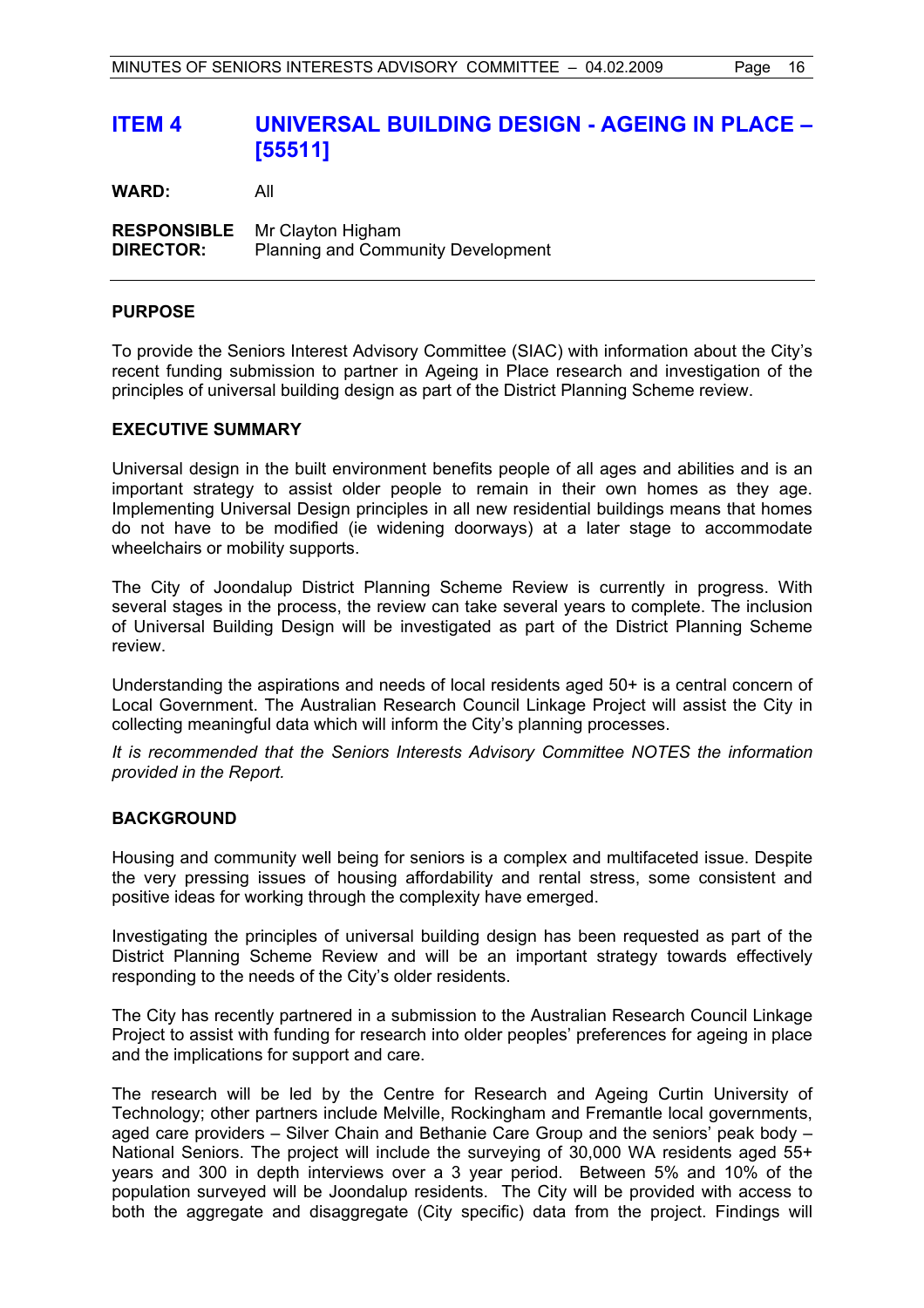enable the City to respond to the needs of an ageing population through effective planning and relevant across-sector community development strategies for social support and care.

#### **DETAILS**

#### **Issues and options considered:**

Not Applicable.

#### **Link to Strategic Plan:**

The provision of services, events and activities for seniors by the City is linked to the Strategic Plan through the outcomes, objectives and strategies under the Strategic Plan Key Focus Area- Community Wellbeing; The City of Joondalup is committed to enhancing the wellbeing of all people in the community – socially, emotionally, culturally and physically.

#### **Legislation – Statutory Provisions:**

Not Applicable.

#### **Risk Management considerations:**

Not Applicable.

#### **Financial/Budget Implications:**

Not Applicable.

#### **Policy Implications:**

Not Applicable.

#### **Regional Significance:**

Not Applicable.

#### **Sustainability Implications:**

Not Applicable.

**Consultation:** 

Not Applicable.

#### **COMMENT**

Meeting people's deep wish to 'age in place' and utilising what technology and universal design have to offer is integral to future vitality of our ageing community.

The City's District Planning Scheme is a document that sets the objectives and principles for development within the City. It is noted that the appropriate place for the specific provisions in regard to universal design is within the state based Residential Design Codes or the national based Building Code of Australia. These documents prescribe, in detail, the requirements for the approval and construction of dwellings and buildings. Universal design provisions are incorporated to a degree within these documents, however, further incorporation of these provisions will require support at the state and national levels. Notwithstanding, it is appropriate that the objective of universal design be investigated for incorporation in the District Planning Scheme.